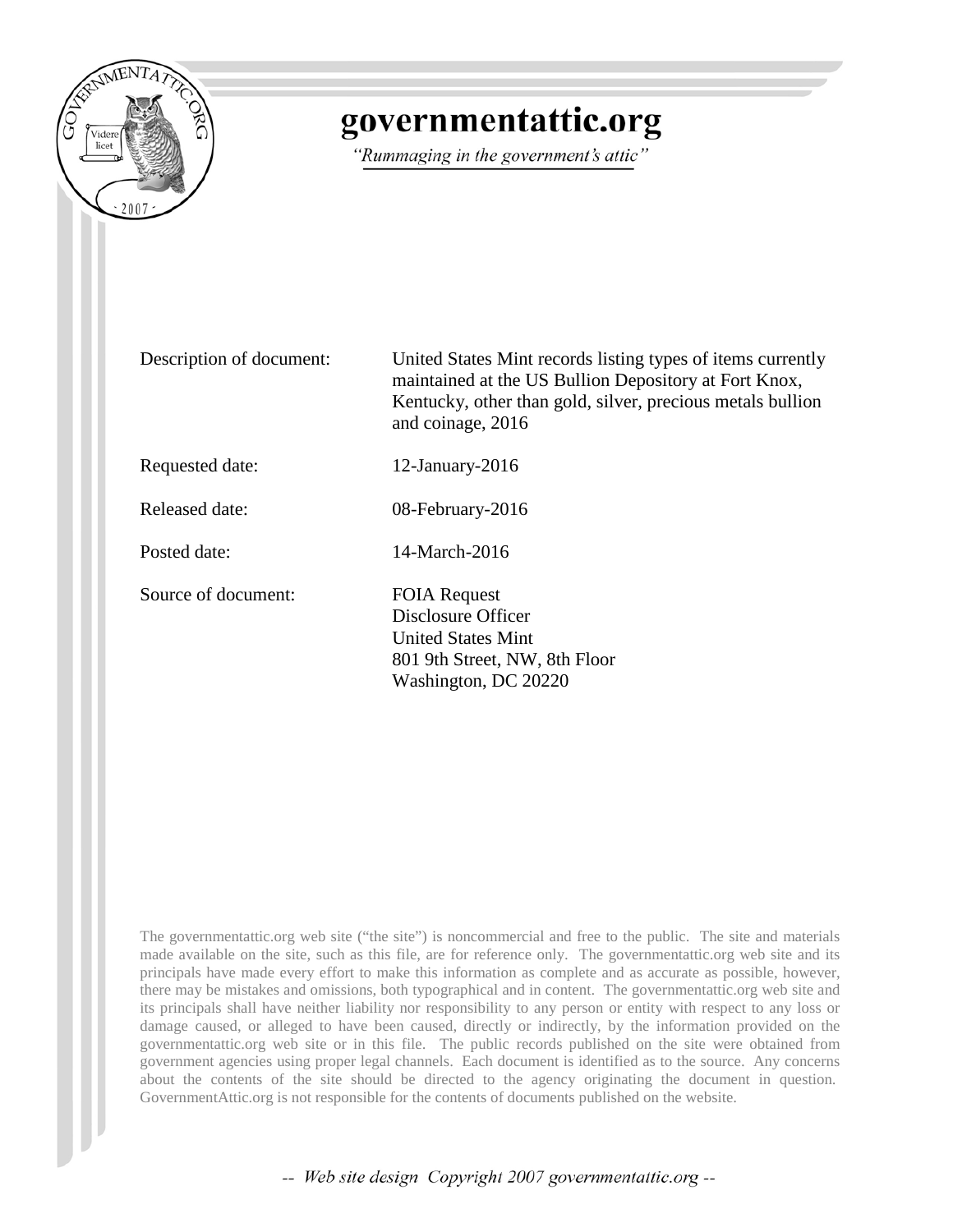

## **DEPARTMENT OF THE TREASURY UNITED STATES MINT WASHINGTON, D.C. 20220**

**FEB 0 8 2016** 

This is in response to your Freedom of Information Act (FOIA) request submitted via FOIAonline on January 12, 2016. You requested records discussing other types of items currently maintained at the U.S. Bullion Depository at Fort Knox, Kentucky, besides gold, silver, precious metals bullion and coinage.

Enclosed as responsive to your request is the requested information (one page).

Inasmuch as fees incurred in the processing of your request were minimal, they have not been assessed.

Sincerely,

Lateau Gros

Disclosure Officer

Enclosure